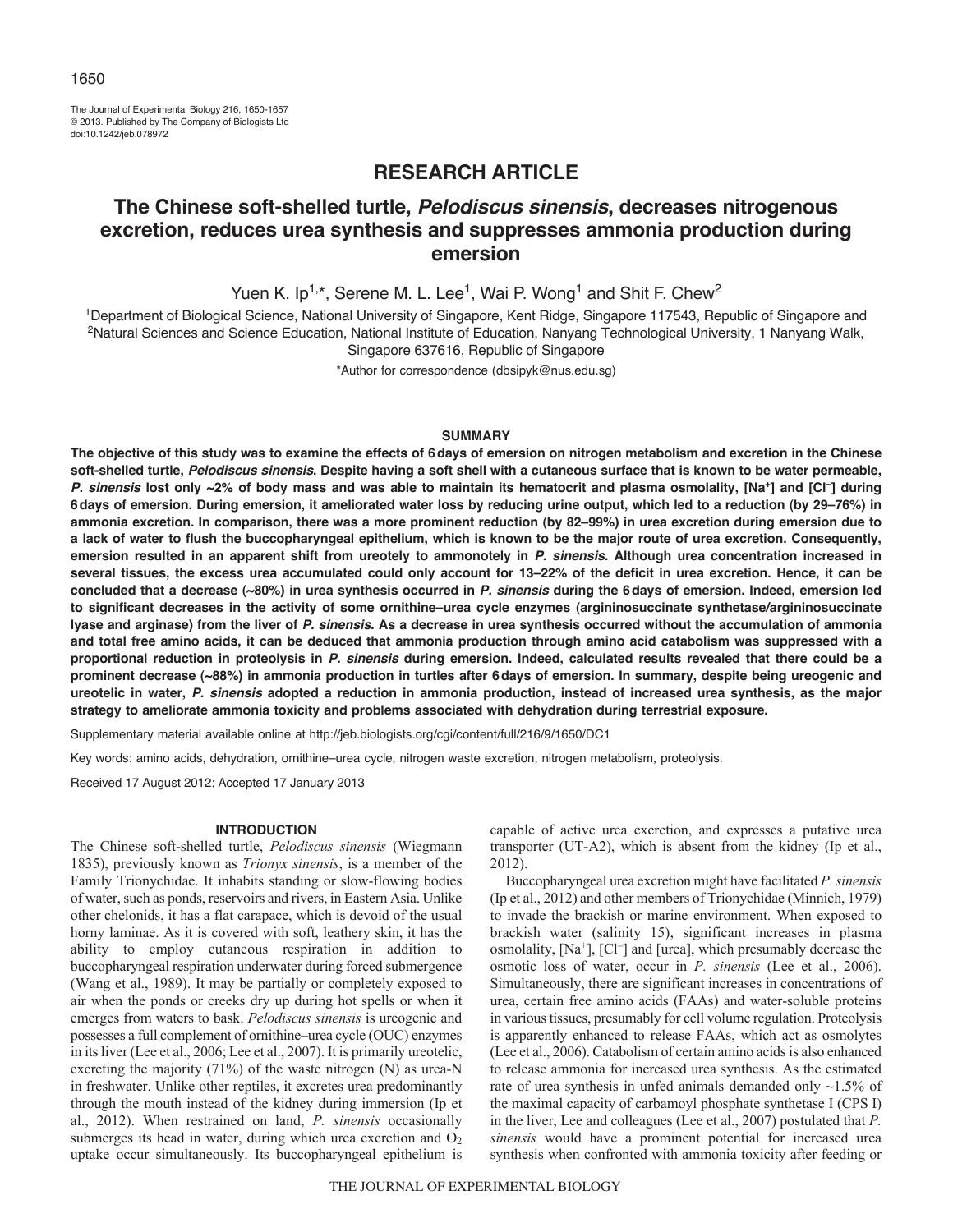during emersion. Indeed, the rate of urea synthesis increases 7-fold during the 24h post-feeding, which effectively prevents any postpandial surge in plasma and tissue ammonia concentration (Lee et al., 2006). However, to date, no information is available on the effects of emersion on excretory nitrogen metabolism in *P. sinensis*.

Bentley and Schmidt-Nielsen reported that, in air, the total evaporative water loss through the cutaneous surface of the softshelled turtle *Apalone spinifera* (previously *Trionyx spinifer*; 48.0±4.8mgcm<sup>−</sup><sup>2</sup> day<sup>−</sup><sup>1</sup> ) was three times greater than that of the pond slider *Trachemys scripta* (previously *Pseudemys scripta*; 15.8±1.7mg cm<sup>−</sup><sup>2</sup> day<sup>−</sup><sup>1</sup> ) (Bentley and Schmidt-Nielsen, 1970). They, therefore, concluded that cutaneous water loss in *A. spinifera* approached that of some aquatic amphibians [e.g. *Necturus*(Bentley and Schmidt-Nielsen, 1970)]. As *P. sinensis*, similar to *A. spinifera*, does not possess a horny carapace, it would probably experience more severe dehydration stress than hard-shelled turtles during emersion. Furthermore, as soft-shelled turtles are incapable of producing hyperosmotic urine (Shoemaker and Nagy, 1977) or salt gland secretion (Minnich, 1979; Shoemaker and Nagy, 1977), severe water loss through dehydration would theoretically lead to increases in plasma ionic concentrations. Hence, the first objective of this study was to determine whether 6days of emersion would result in increases in plasma osmolality,  $[Na^+]$  and  $[Cl^-]$  in *P. sinensis*. The hypothesis tested was that *P. sinensis* could effectively conserve water through a reduction in urine production during this period. As reduced urine production could theoretically impede waste-N excretion, the second objective of this study was to determine whether 6days of emersion would result in decreases in the rate of ammonia and/or urea excretion. We hypothesized that the normal ammonia excretion rate would be maintained during emersion because ammonia could be excreted through the highly vascularized ventral carapace, which was in constant contact with a film of water during emersion. Because *P. sinensis* excreted urea mainly through the buccopharyngeal cavity (Ip et al., 2012), and as no water was available to rinse the mouth during emersion, we further hypothesized that emersion would lead to a greater reduction in urea excretion than in ammonia excretion.

Traditionally, studies on ammonia defense in animals focused on the detoxification of ammonia to less toxic compounds like urea, uric acid and/or glutamine (Campbell, 1973; Campbell, 1991; Campbell, 1995). Because *P. sinensis* is ureogenic, the third objective of this study was to examine whether urea accumulation and increased urea synthesis would occur in *P. sinensis* during 6days of emersion. As ammonia production can be suppressed through a reduction in amino acid catabolism (Jow et al., 1999; Lim et al., 2001, Ip et al., 2001a; Chew et al., 2001; Chew et al., 2003b; Chew et al., 2004; Tay et al., 2003; Walsh et al., 2004; Loong et al., 2005; Ip et al., 2005b; Ip et al., 2005c) or through the partial catabolism of certain amino acids to alanine (Ip et al., 2001c; Chew et al., 2001; Chew et al., 2003a), a reduction in ammonia production can be an important adaptation to ameliorate ammonia toxicity in some aquatic animals during emersion (Ip et al., 2001b; Ip et al., 2004; Chew et al., 2005). Therefore, the fourth objective of this study was to examine changes in tissue ammonia and FAA concentrations in *P. sinensis* during 6days of emersion, and to evaluate indirectly whether a reduction in amino acid catabolism and/or protein degradation would have occurred. We hypothesized that *P. sinensis* could effectively reduce ammonia production during emersion, which would manifest itself as a deficit between decreases in excretion of nitrogenous waste and increases in accumulation of nitrogenous compounds. If indeed a profound suppression of ammonia production occurred after 6days of emersion, we speculated that there would be a reduction in the rate of urea synthesis and perhaps even decreases in the activity of some OUC enzymes in the liver of *P. sinensis* exposed to terrestrial conditions, which is contrary to the traditional notion that ureogenic aquatic animals would always increase urea synthesis in response to emersion.

# **MATERIALS AND METHODS Animals**

Specimens of *P. sinensis* (200–400g body mass) were purchased from a turtle farm in Malaysia and transferred to the National University of Singapore. They were maintained in plastic aquaria in freshwater (salinity 1) at 25°C in the laboratory, and the water was changed daily. Salinity was monitored using a YSI Model 30/10 FT salinometer (Yellow Springs Instrument Co. Inc., Yellow Springs, OH, USA). No attempt was made to separate the sexes. The turtles were acclimated to laboratory conditions for at least a week. During the acclimation period, they were fed prawn meat. Food was withdrawn 5days prior to experiments so that urine could be collected without contamination with fecal material. As fasting would naturally affect excretory nitrogen metabolism, it was essential to have parallel controls (kept in water) to compare with the experimental turtles (exposed to terrestrial conditions) at specific time points during the 6day period. All experiments were performed under a 12h:12h dark:light regime. Procedures adopted in this study were approved by the Institutional Animal Care and Use Committee of the National University of Singapore (IACUC 033/12).

## **Exposure of** *P. sinensis* **to terrestrial conditions, collection of water and urine samples and determination of urine volume**

Body mass of individual turtles was recorded with a Shimadzu animal balance (Shimadzu Co., Kyoto, Japan) to the nearest 0.1g. Following a previously published procedure (Ip et al., 2012), flexible latex tubing (length 18cm, radius 0.7cm) was attached externally around the tail anterior to the cloaca of *P. sinensis* using 3M Vetbond tissue adhesive (3M, St Paul, MN, USA). An opening made at the very tip of the tube was held closed by a dialysis clip. Turtles immersed in 10 volumes (w/v) of freshwater (salinity 1) were regarded as controls. Experimental turtles were exposed to terrestrial conditions at 25°C in plastic aquaria tanks (L44cm×W29cm×H11cm) for 6days with 50ml of freshwater (salinity 1), which formed a thin film  $\ll 0.4$  mm in depth) at the bottom of the tank. Under such conditions, the turtle's body, except perhaps the skin of the ventral carapace, was completely exposed to air and no part of the body was immersed in water. The average relative humidity of the room in which animals were kept was 84%. Water samples (3ml) were collected daily and acidified with 70μl of 1 moll<sup>-1</sup> HCl to retain NH<sub>4</sub><sup>+</sup>, and kept at 4<sup>o</sup>C until analysis for ammonia and urea, which was performed within 48h. Urine was collected daily by emptying the contents of the tubing through the opening into a 5 or 10ml measuring cylinder. Deionized water was introduced into the tubing through the opening to rinse the inside surface before resealing with the dialysis clip. Urine samples were acidified with  $1 \text{ mol}^{-1}$  HCl, with the ratio of acid to urine being 7:300, and kept at 4°C until analysis Analysis was performed within 48h, and preliminary analysis confirmed that no degradation of urea and no loss of ammonia occurred during the 2day period.

## **Exposure of** *P. sinensis* **to terrestrial conditions and collection of water and tissue samples**

Turtles were exposed to the control and terrestrial conditions as mentioned above. Both control and experimental turtles could urinate into the container at liberty. Body mass of individual turtles was recorded during 6days of immersion or 6days of emersion. Water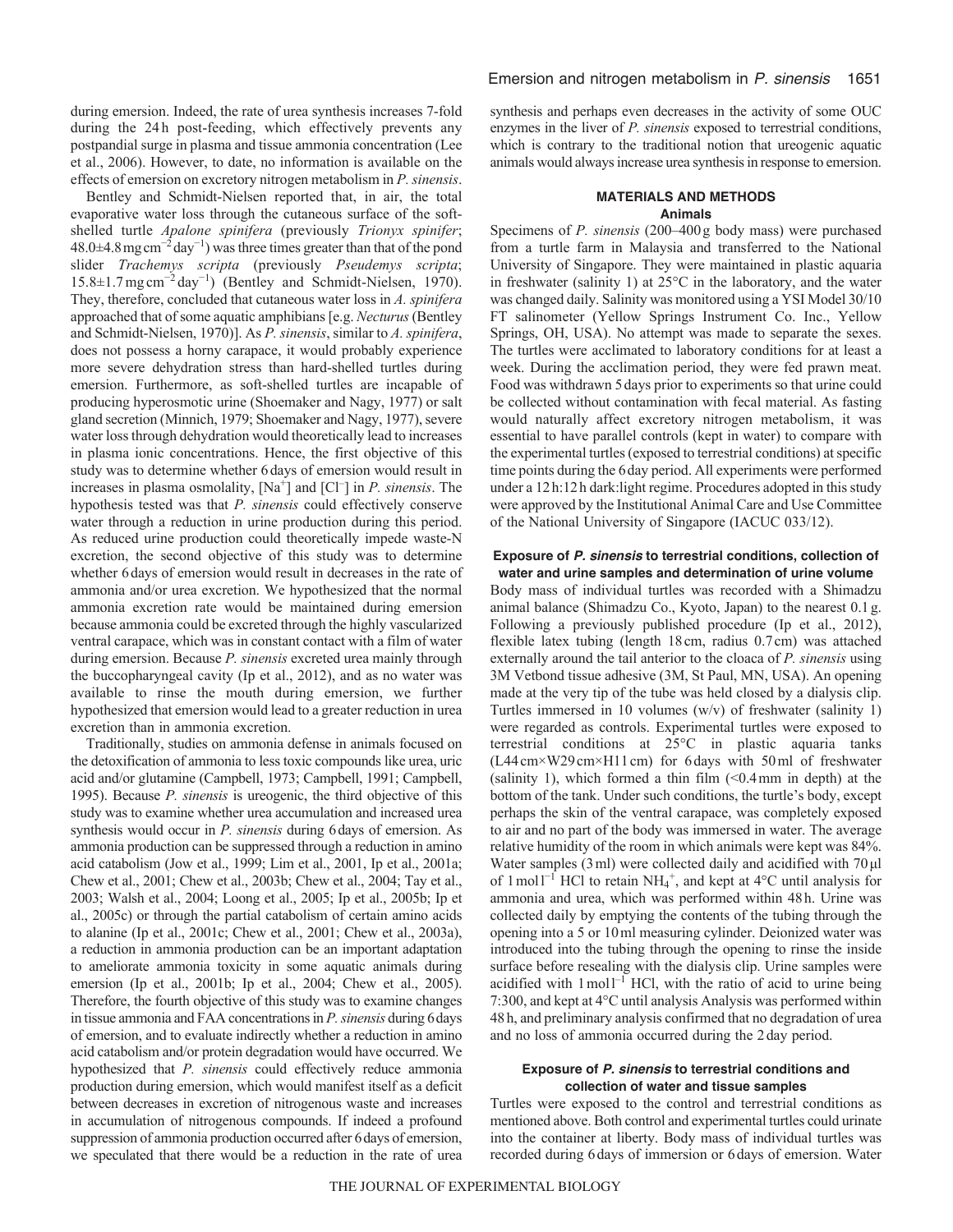# 1652 The Journal of Experimental Biology 216 (9)

samples (3 ml) were collected daily and acidified as mentioned previously, and kept at 4°C until analysis for ammonia and urea.

On days 3 and 6, turtles were killed by a strong blow to the head. The muscle, liver and brain were quickly excised. The excised tissue and organ samples  $($   $\leq$  l  $g$ ) were immediately freeze-clamped in liquid nitrogen with pre-cooled tongs (Faupel et al., 1972). Frozen samples were kept at −80°C until analysis.

Blood was obtained by cardiac puncture. Hematocrit was determined by collecting blood in heparinized capillary tubes, which were centrifuged at 3000r.p.m. for 7min. The hematocrit was expressed as percentage packed cell volume against the total volume of blood. In addition, blood samples were collected into heparinized syringes, and centrifuged at 5000*g* and 4°C for 5min to obtain the plasma. A portion of the plasma was used for analyses of osmolality and concentrations of Na<sup>+</sup> and Cl<sup>-</sup>. The rest of the plasma was deproteinized by the addition of an equal volume  $(v/v)$ of ice-cold 6% trichloroacetic acid (TCA) and centrifuged at 10,000*g* and 4°C for 15min. The resulting supernatant was kept at −25°C until analysis.

The frozen samples were weighed, ground to a powder in liquid nitrogen, and homogenized three times in 5 volumes (w/v) of icecold 6% TCA at 24,000r.p.m. for 20s each using an Ultra-Turrax homogenizer (Janke and Kundel, Stanfeni, Germany) with intervals of 10s between each homogenization. The homogenate was centrifuged at 10,000*g* and 4°C for 30min, and the supernatant obtained was kept at −25°C until analysis.

# **Determination of ammonia and urea concentrations in water and urine samples**

Ammonia and urea concentrations in water and urine samples were determined as described previously (Koops et al., 1975; Jow et al., 1999). The pH of the sample was adjusted to  $6.0-6.5$  with  $1 \text{ mol}^{-1}$ KOH. Two reagents were involved in the colorimetric ammonia assay. Reagent A contained  $1.44 \text{ mol}^{-1}$  NaCl and  $5.5 \text{ mol}^{-1}$  sodium nitroprusside, while reagent B contained  $0.031 \text{ mol}^{-1}$  sodium dichloroisocyanurate and 2.7 mol1<sup>-1</sup> KOH. To 1 ml of the neutralized sample, 0.1 ml of reagent A was added rapidly followed by 0.1 ml of reagent B with immediate mixing. The reaction mixture was incubated at 25°C for 30min and the absorbance recorded at 660nm. The NH4Cl obtained (Merck Chemical Co., Darmstadt, Germany) was used as a standard for comparison. Urea was analyzed colorimetrically by the addition of 0.2ml of water followed by 0.5ml of a 2:1 mixture of reagent A, containing  $0.6$  mmol<sup>1-1</sup> FeCl<sub>3</sub> in 8.5% H<sub>3</sub>PO<sub>4</sub> and 30%  $KH<sub>2</sub>PO<sub>4</sub>$ , and regent B, containing 247 mmol<sup>1-1</sup> 2,3-butanedione monoxime and 5 mmol<sup>1-1</sup> thiosemicarbazide, to 0.2 ml of neutralized sample. The mixture was incubated at 100°C for 10 min, then cooled on ice, and the absorbance recorded at 525nm. With another 0.2ml of the same sample, a urea assay was performed after incubation with 0.2 ml of 20 mmol<sup>1-1</sup> imidazole buffer (pH7.2) containing 2IU urease for 15min at 30°C but without the addition of 0.2ml water. The difference in absorbance between the samples with and without urease treatment was used to calculate the urea concentration. Urea obtained from Sigma Chemical Co. (St Louis, MO, USA) was used as a standard for comparison. The rates of ammonia or urea excretion were expressed as  $\mu$ mol Nday<sup>-1</sup> g<sup>-1</sup> turtle.

# **Determination of plasma osmolality and concentrations of Na+ and Cl–**

Plasma osmolality was analyzed using a Wescor 5500 vapor pressure osmometer (Wescor, UT, USA). Concentrations of Na+ and Cl– were determined by a Corning 410 flame photometer, and a Corning 925 chloride analyzer, respectively (Corning, Halstead, UK).

# **Determination of activity of OUC enzymes, glutamine synthetase and glutamate dehydrogenase**

Preliminary results indicated that OUC enzymes were present only in the liver of *P. sinensis*. The liver was excised quickly and homogenized three times (20s each with 10s intervals) in 5 volumes  $(w/v)$  of ice-cold extraction buffer containing 50mmol<sup>1-1</sup> Hepes  $(pH7.6)$ , 50 mmol l<sup>-1</sup> KCl, 0.5 mmol l<sup>-1</sup> EDTA, 1 mmol l<sup>-1</sup> dithiothreitol and  $0.5$  mmol  $l^{-1}$  phenylmethylsulfonyl fluoride (PMSF) using an Ultra-Turrax homogenizer. The homogenate was sonicated (110W, 20kHz; Misonix Incorporated, Farmingdale, NY, USA) three times for 20s each, with a 10s break between each sonication. The sonicated sample was centrifuged at 10,000*g* and 4°C for 15min. After centrifugation, the supernatant was passed through a BioRad P-6DG column (BioRad Laboratories, Hercules, CA, USA) equilibrated with the extraction buffer without EDTA and PMSF. The filtrate obtained was used directly for enzyme assays. The activity of CPS, ornithine transcarbamylase (OTC), argininosuccinate synthetase together with arginiosuccinate lyase (ASS + ASL), arginase and glutamine synthetase (GS) was determined as described previously (Lee et al., 2006). Glutamate dehydrogenase activity in the amination direction was assayed as described elsewhere (Ip et al., 1993). Enzyme activities were expressed as µmol substrate used/product formed min<sup>-1</sup> g<sup>-1</sup> tissue.

# **Determination of ammonia, urea and FAA content of tissue samples**

The pH of the deproteinized sample was adjusted to between 6.0 and  $6.5$  with  $2 \text{ mol}^{-1}$  KHCO<sub>3</sub>. The ammonia and urea content were determined using previously published methods (Bergmeyer and Beutler, 1985; Jow et al., 1999). For FAAs analysis, the supernatant obtained was adjusted to pH2.2 with  $4 \text{ mol}^{-1}$  lithium hydroxide and diluted appropriately with  $0.2 \text{ mol}^{-1}$  lithium citrate buffer (pH2.2). FAAs were analyzed using a Shimadzu LC-10 A amino acid analysis system (Shimadzu, Kyoto, Japan) with a Shim-pack ISC-07/S1504 Li-type column. Despite a complete FAA analysis being performed for each sample, only alanine, glutamate, glutamine, total FAA (TFAA) and total essential FAA (TEFAA) content are presented in this report. The TFAA content was calculated by the summation of all FAAs, and that of TEFAA was calculated as the sum of histidine, isoleucine, leucine, lysine, methionine, phenylalanine, threonine, tryptophan and valine. Results are expressed as μmolg<sup>−</sup><sup>1</sup> tissue or μmolml<sup>−</sup><sup>1</sup> plasma.

## **Statistical analyses**

The results are presented as means  $\pm$  s.e.m. The results in Fig. 1 were analyzed using 2-way repeated-measures ANOVA followed by least-square means (LSMEANS) to evaluate differences between means using SAS/STAT. Arcsine transformation was applied to all percentage data before statistical analysis. Results in all other tables and figures, and those for hematocrit, masses,  $[Na^+]$  and  $[Cl^-]$  were evaluated using independent *t*-tests. Differences with *P*<0.05 were regarded as statistically significant.

## **RESULTS**

# **Body mass, hematocrit, plasma osmolality, and plasma [Na+] and [Cl–]**

After 3 and 6days of emersion, the body mass of *P. sinensis* (*N*=5) decreased by 2.0±0.2% and 2.3±0.5%, respectively. However, the hematocrit value for turtles exposed to terrestrial conditions for 6 days (30 $\pm$ 1%, N=5) was not significantly different from that of the controls immersed for 6days (28±3%, *N*=4). Similarly, the plasma osmolality,  $[Na^+]$  and  $[Cl^-]$  for turtles exposed to terrestrial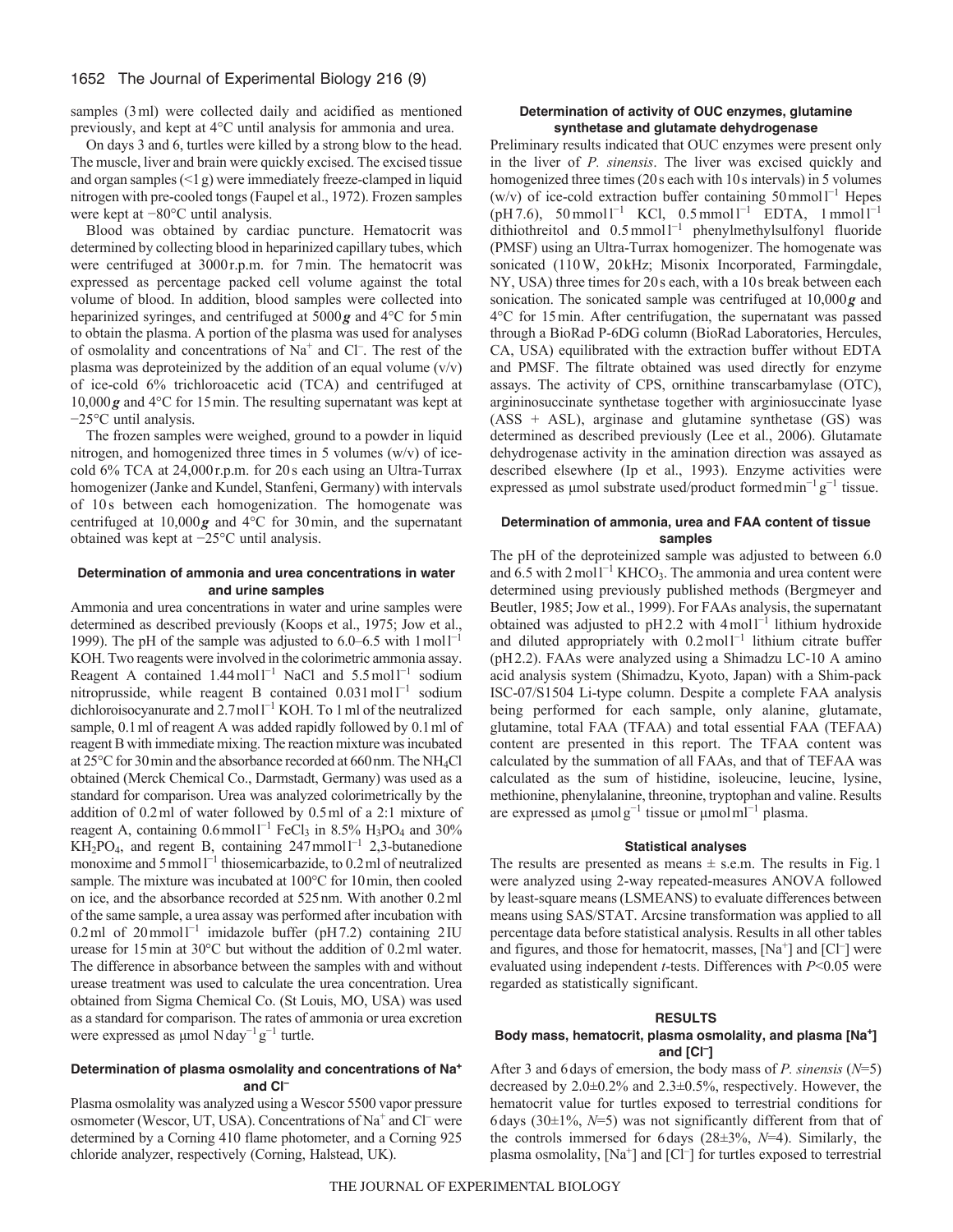

Fig. 1. The rate of excretion of ammonia (A) and urea (B), and the percentage of total-N excreted as urea-N (C) by *Pelodiscus sinensis* over 6 days of emersion, during which turtles could urinate into the container at liberty. White bars represent immersed controls. Black bars represent turtles exposed to terrestrial conditions. Values are means + s.e.m. (*N*=4). \*Significantly different from the corresponding control value, *P*<0.05. Means with different letters are significantly different, *P*<0.05.

conditions for 6 days  $(288 \pm 3 \text{ mosh} \text{kg}^{-1}, 128 \pm 1 \text{ mmol} \text{m}^{-1}$  and 77±4 mmol1<sup>-1</sup>, respectively, N=5) were not significantly different from those of the controls immersed for 6 days ( $285\pm2$  mosmol kg<sup>-1</sup>, 129±2 mmol<sup>1-1</sup> and 84±2 mmol<sup>1-1</sup>, respectively,  $N=4$ ).

# **Ammonia and urea excretion rates during emersion**

On day 1, the rates of ammonia (Fig. 1A) and urea-N (Fig. 1B) excretion (measured from urine collected in the container) in immersed turtles (control) were 1.0 and 2.9µmol Nday<sup>-1</sup>g<sup>-1</sup>, respectively. So, *P. sinensis* immersed in water was primarily ureotelic, excreting ~74% of waste-N as urea-N. Surprisingly, turtles apparently switched from ureotely to ammonotely during emersion, and the percentage of waste-N excreted as urea-N decreased from 74% to 20% on day 1 and increased gradually to 47% by day 6 (Fig. 1C). This decrease in the rate of urea excretion was of a much greater magnitude (decreased by 81–99%) than that of ammonia excretion (decreased by 34–77%) over the 6day period.

# **Urine volume and rates of ammonia and urea excretion through the urine**

By collecting urine into the latex tubing, it was discovered that turtles immersed in water produced 7.3–16ml of urine daily, but those undergoing 5days of emersion had a daily urine production of only 2.0–3.4ml (supplementary material TableS1). On day 6, anuria occurred in 5 out of 6 turtles, with one turtle producing 6.7ml of urine (supplementary material TableS1).

For control turtles immersed in water, the daily rates of ammonia excretion through the extra-renal and the renal routes were comparable: 31–80% of the ammonia-N excreted during the 6 day period originated from the urine (Table1). In contrast, renal urea excretion could account for only 0.45–15% of the total urea excreted throughout the 6 days of immersion (Table2). Emersion resulted in significant decreases in ammonia excretion through the extra-renal (days 1, 3 and 6) and the renal (days 2 and 4) routes (Table 1). It also resulted in a significant decrease in the rate of urea excretion through the extra-renal route on days 1, 2, 3, 4 and 6, but had no significant effects on the rate of renal urea excretion (Table 2).

#### **Effect of emersion on hepatic OUC enzyme activity**

There were no significant changes in activity of OUC enzymes from the liver of turtles after 3days of emersion. However, 6days of emersion led to significant decreases in the activity of ASS+ASL and arginase, by 36% and 28%, respectively (Table3).

## **Effect of emersion on tissue ammonia and urea content**

There were no significant changes in the ammonia content of muscle and liver throughout the 6days of emersion, but the ammonia content of plasma and brain increased significantly by 1.4- and 1.6-fold, respectively, on day 6 (Table4). In contrast, there were significant increases in the urea content of all these tissues and organs. On day 3, the urea content of the brain, liver, muscle and plasma increased by 2.5-, 2.3-, 2.7- and 2.9-fold, respectively, and leveled off thereafter (Table4).

# **Effect of emersion on tissue FAA content**

In general, 6days of emersion had no significant effect on FAA, TFAA and TEFAA content of the liver, muscle and plasma of *P. sinensis* (Table5). However, there was a significant increase in the glutamine content in the brain on days 3 (1.6-fold) and 6 (2.1-fold). On day 6, there was also a significant decrease in the TEFAA content of the brain (Table 5).

## **An estimate of the overall N balance for a 300g** *P. sinensis*

Based on previous results (Lee et al., 2006), liver and muscle mass for a 300g turtle were taken to be 9.4g and 74g, respectively. The plasma volume in a 300g turtle was taken as 15ml (Lee et al., 2006). The brain was not taken into the calculation because of its light mass. Of note, the carapace and the endoskeleton of a 300g turtle weighed 150g and 67g, respectively, which implies that, similar to animals without a carapace, the liver and muscle together would constitute  $~56\%$  of the body mass excluding the carapace but inclusive of the endoskeleton. The construction of a balance sheet (Table6) for the excretion and retention of N during emersion for a 300g turtle reveals that emersion indeed resulted in a decrease in nitrogenous waste excretion. The reduction in N-waste excretion amounted to 2417 and 4395μmol N on days 3 and 6, respectively, but the respective excess N accumulated was only 395 and 472μmol N (Table6), which indicates the occurrence of a prominent reduction in ammonia production.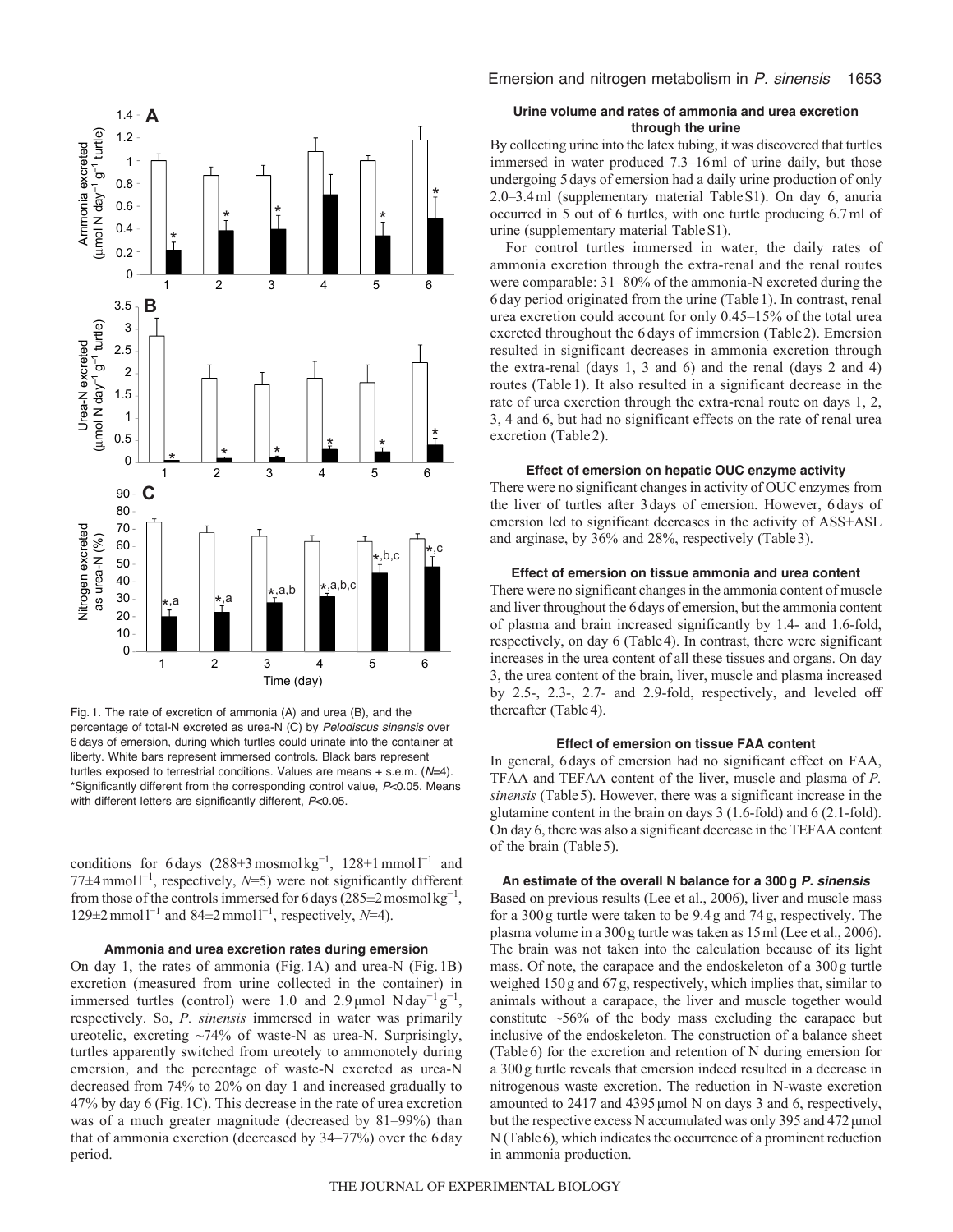| Table 1. Rate of renal or extra-renal ammonia excretion, and the percentage of ammonia-N excreted through the renal route, in Pelodiscus |  |
|------------------------------------------------------------------------------------------------------------------------------------------|--|
| sinensis during 6 days of immersion (control) or emersion                                                                                |  |

|     |                     | Control                   |                   | Emersion<br>Rate of ammonia excretion |                       |                       |  |
|-----|---------------------|---------------------------|-------------------|---------------------------------------|-----------------------|-----------------------|--|
|     |                     | Rate of ammonia excretion |                   |                                       |                       |                       |  |
| Day | Extra-renal         | Renal                     | % Renal ammonia-N | Extra-renal                           | Renal                 | % Renal ammonia-N     |  |
|     | $0.21 \pm 0.06$ (4) | $0.26 \pm 0.09$ (4)       | $52\pm 5(4)$      | $0.057 \pm 0.011$ * (7)               | $0.18 \pm 0.10(7)$    | 46±16(7)              |  |
| 2   | $0.45 \pm 0.25(4)$  | $1.0 \pm 0.3$ (4)         | $68 \pm 17(4)$    | $0.070 \pm 0.028$ (7)                 | $0.12 \pm 0.05$ * (7) | 40±15(7)              |  |
| 3   | $0.23 \pm 0.04$ (4) | $0.65 \pm 0.60$ (4)       | $31\pm22(4)$      | $0.068 \pm 0.015$ * (7)               | $0.41 \pm 0.11(7)$    | $81\pm8(7)$           |  |
| 4   | $0.17\pm0.03(4)$    | $0.75 \pm 0.25$ (4)       | 80±3(4)           | $0.19\pm0.08(7)$                      | $0.19\pm0.08$ (7)     | $34\pm12(7)$          |  |
| 5   | $0.34 \pm 0.05$ (4) | $0.36 \pm 0.12$ (4)       | $48\pm12(4)$      | $0.16 \pm 0.05$ (5)                   | $0.22 \pm 0.11(5)$    | $43\pm15(5)$          |  |
| 6   | $0.36 \pm 0.11(4)$  | $0.78 \pm 0.32$ (4)       | $63 \pm 12(4)$    | $0.024 \pm 0.011$ * (6)               | $1.3(1)^{T}$          | 98 $(1)$ <sup>T</sup> |  |

Urine was collected into flexible latex tubing attached to the tail.

Values represent means ± s.e.m., with number of determinations in parentheses. Rate of ammonia excretion is given as µmol N day<sup>−1</sup> g<sup>-1</sup> turtle. \*Significantly different from the corresponding control condition.

†Total *N*=6, but no urine production in 5 out of the 6 turtles.

# **DISCUSSION Osmotic stress of emersion**

In the past, the rates of evaporative water loss in turtles were determined in the laboratory under non-physiological conditions; the external surfaces of the animals were completely dried and dry air was flushed over animals during measurements (e.g. Bentley and Schmidt-Nielsen, 1970). In a more recent study, Peterson and Greenshields exposed *T. scripta* to 10days of dehydration at a relative humidity of 40% at 25°C (Peterson and Greenshields, 2001). At the end of the 10day period, the reduction in body mass of *T. scripta* amounted to 19–32%, and the plasma osmolality increased from 275 to 402 mosmol<sup> $1^{-1}$ </sup> (Peterson and Greenshields, 2001). The hatchlings of the leatherback sea turtle, *Dermochelys coriacea*, also dehydrated rapidly when denied access to seawater; the hematocrit increased significantly from  $30\pm1\%$  to  $39\pm1\%$  and the plasma [Na<sup>+</sup>] increased significantly from 138 $\pm$ 3 to 166 $\pm$ 11 mmoll<sup>-1</sup> within a 12h period (Reina et al., 2002). In contrast, *P. sinensis* exhibited only a slight change (2–2.3%) in body mass after 3 or 6days of terrestrial exposure. Thus, it was not surprising that 6days of terrestrial exposure had no significant effect on its hematocrit, plasma osmolality, and  $[Na^{\dagger}]$  and  $[Cl^{-}]$ . Taken together, these results indicate that *P. sinensis* can regulate water loss during terrestrial exposure and is well adapted to emersion in its natural habitat.

# **Decreases in urine production and urea excretion during emersion**

Some reptiles exhibit special adaptations to minimize water loss during emersion. When *T. scripta* is exposed to terrestrial conditions, dehydration decreases the glomerular filtration rate and increases tubular reabsorption of water, causing anuria in more severe cases (Dantzler and Schmidt-Nielsen, 1966). Anuria also occurs in *Chelodina longicollis* after 20days of dehydration, during which the volume of urine in the bladder of *C. longicollis* decreases from a mean of 32ml to 2ml, showing that water is reabsorbed from the bladder (Rogers, 1966). In the case of *P. sinensis*, the daily rate of urine excretion decreased from  $7-15$  mlday<sup>-1</sup> (control) to 2–3mlday<sup>−</sup><sup>1</sup> during 5days of emersion. By day 6, 5 out of the 6 experimental animals exhibited anuria.

During 6days of emersion, there was a significant decrease in the daily rate of nitrogenous waste (ammonia-N+urea-N) excretion. As hypothesized, the magnitude of the decrease in the rate of urea excretion was much greater than that of ammonia excretion throughout the 6day period. This could be due to two factors acting separately or in combination. Firstly, urea synthesis through the hepatic OUC was suppressed during emersion. Secondly, different routes were involved in ammonia and urea excretion, and emersion hindered urea excretion more than ammonia excretion. As urea was excreted mainly through the buccopharyngeal cavity (Ip et al., 2012) and as water was not available to flush the buccopharyngeal epithelium during emersion, urea excretion was logically impeded to a greater extent than ammonia excretion.

# **An explanation for the apparent change from ureotely to ammonotely during emersion**

Although the urea excretion rate decreased drastically to 1.5–18.2% of the control value, the ammonia concentration in the urine remained

Table2. Rate of renal or extra-renal urea excretion, and the percentage of urea-N excreted through the renal route, in *P. sinensis* during 6days of immersion (control) or emersion

|     |                     | Control                |                    | Emersion                |                         |                |  |  |
|-----|---------------------|------------------------|--------------------|-------------------------|-------------------------|----------------|--|--|
|     |                     | Rate of urea excretion |                    | Rate of urea excretion  |                         |                |  |  |
| Day | Extra-renal         | Renal                  | % Renal urea-N     | Extra-renal             | Renal                   | % Renal urea-N |  |  |
|     | $1.2 \pm 0.2$ (4)   | $0.19 \pm 0.12(4)$     | $11\pm 6(4)$       | $0.064 \pm 0.036$ (7)   | $0.0030 \pm 0.0018$ (7) | $8.3\pm4.7(7)$ |  |  |
| 2   | $0.80 \pm 0.20$ (4) | $0.0043\pm0.0026(4)$   | $0.45 \pm 0.12(4)$ | $0.062 \pm 0.046$ (7)   | $0.076 \pm 0.047$ (7)   | $27\pm14(7)$   |  |  |
| 3   | $0.71 \pm 0.15$ (4) | $0.071 \pm 0.070$ (4)  | $4.2\pm4.0(4)$     | $0.042 \pm 0.023$ (7)   | $0.18 \pm 0.08$ (7)     | 49±18(7)       |  |  |
| 4   | $0.72 \pm 0.12$ (4) | $0.044 \pm 0.035(4)$   | $4.2 \pm 2.7(4)$   | $0.058 \pm 0.035$ * (7) | $0.076 \pm 0.041(7)$    | $38\pm16(7)$   |  |  |
| 5   | $0.57 \pm 0.19$ (4) | $0.11 \pm 0.09(4)$     | 15±11(4)           | $0.14 \pm 0.07(5)$      | $0.14 \pm 0.06(5)$      | $49\pm21(5)$   |  |  |
| 6   | 1.4±0.3 (4)         | $0.0074\pm0.0037(4)$   | $0.65 \pm 0.37(4)$ | $0.023 \pm 0.004$ * (6) | $0.0030(1)^{\dagger}$   | $15(1)^{T}$    |  |  |

Urine was collected into flexible latex tubing attached to the tail.

Values are means  $\pm$  s.e.m., with number of determinations in parentheses. Rate of urea excretion is given as  $\mu$ mol N day<sup>-1</sup> q<sup>-1</sup> turtle.

\*Significantly different from the corresponding control condition.

†Total *N*=6, but no urine production in 5 out of the 6 turtles.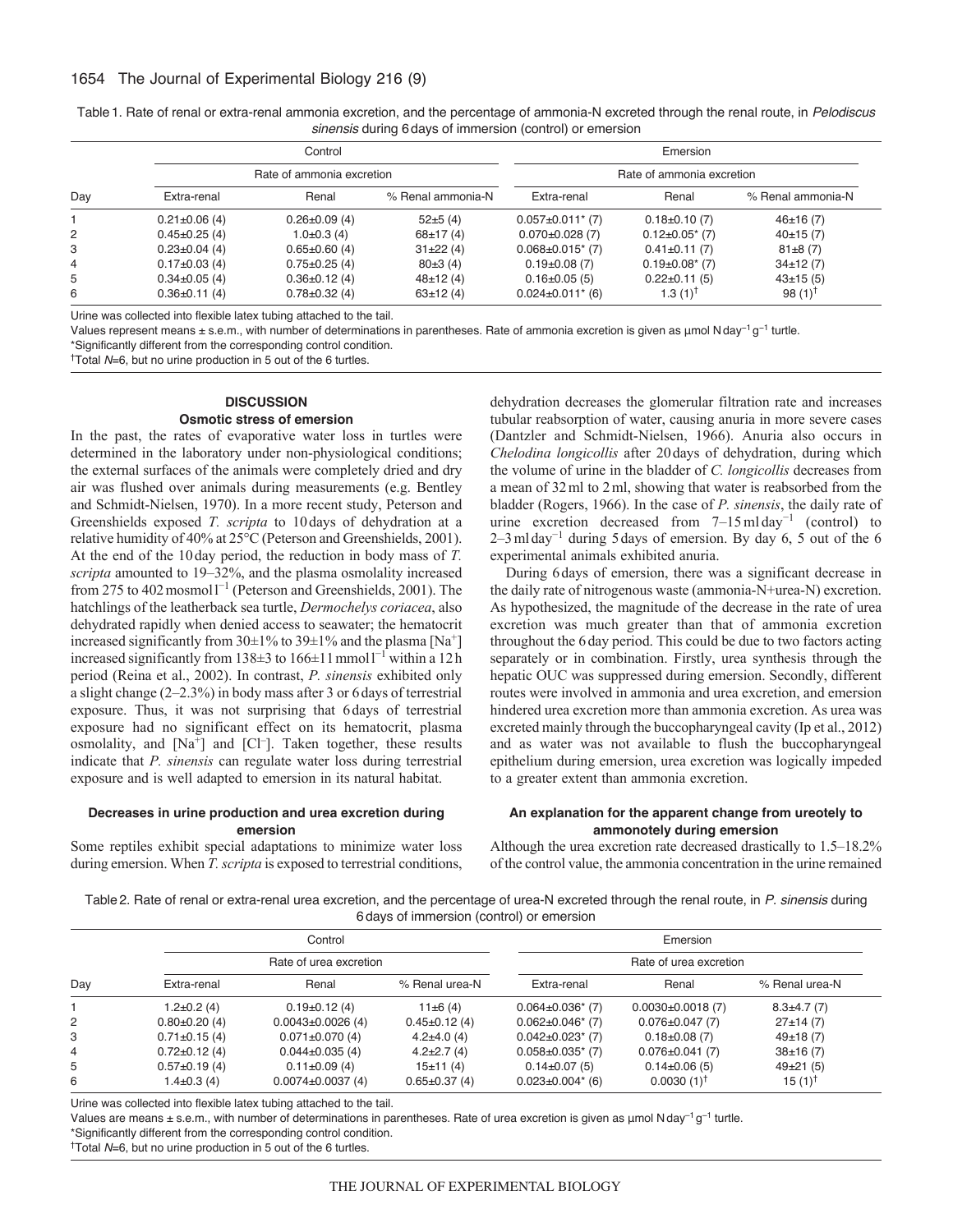| Table 3. Activity of OUC enzymes, glutamine synthetase and        |
|-------------------------------------------------------------------|
| glutamate dehydrogenase in the amination direction from the liver |
| of P. sinensis exposed to 3 or 6 days of immersion (control) or   |
| omoroion                                                          |

|               |               | Day 6            |                   |  |  |  |  |  |
|---------------|---------------|------------------|-------------------|--|--|--|--|--|
| Control       | Emersion      | Control          | Emersion          |  |  |  |  |  |
|               |               |                  |                   |  |  |  |  |  |
| n.d.          | n.d.          | n.d.             | n.d.              |  |  |  |  |  |
| $0.45 + 0.05$ | $0.56 + 0.04$ | $0.26 + 0.04$    | $0.25 + 0.04$     |  |  |  |  |  |
| $0.38 + 0.04$ | $0.48 + 0.04$ | $0.21 \pm 0.04$  | $0.22 + 0.04$     |  |  |  |  |  |
| $98 + 9$      | $100+9$       | $97+15$          | $81 + 9$          |  |  |  |  |  |
| $0.41 + 0.07$ | $0.43 + 0.05$ | $0.36 + 0.04$    | $0.23 \pm 0.02^*$ |  |  |  |  |  |
| $171 + 12$    | $205+14$      | $208 + 5$        | $149+12*$         |  |  |  |  |  |
| $1.7 + 0.7$   | $1.2 + 0.2$   | $1.0 + 0.2$      | $0.96 + 0.16$     |  |  |  |  |  |
| $90+7$        | $87 + 11$     | $85 + 34$        | $77 + 15$         |  |  |  |  |  |
|               |               | unuruun<br>Day 3 |                   |  |  |  |  |  |

OUC, ornithine–urea cycle; CPS 1, carbamoyl phosphate synthetase I; AGA, *N*-acetyl L-glutamate; UTP, uridine triphosphate; OTC, ornithine

transcarbamylase; ASS+ASL, argininosuccinate synthetase + lyase; GS, glutamine synthetase; GDH, glutamate dehydrogenase; and n.d., not detectable.

Activity (mean  $\pm$  s.e.m.) is given as  $\mu$ mol min<sup>-1</sup> g<sup>-1</sup> liver, N=4.

\*Significantly different from the corresponding control condition.

relatively unchanged and the ammonia excretion rate decreased by 34–77% in *P. sinensis* during 6days of exposure to terrestrial conditions. Consequently, there was an apparent shift from ureotely during immersion to ammonotely during emersion. It is probable that the reduction in ammonia excretion through the urine and buccopharyngeal route during emersion was partially compensated for by an increase in ammonia excretion through the skin of the ventral carapace, which was in constant contact with water. The compensation was gradual and took 2–3 days, indicating that the transition between the renal route and the cutaneous route could be time dependent (Fig.1). Indeed, the skin of soft-shelled turtles is known to be permeable to respiratory gases (Girgis, 1961; Wang et al., 1989) and therefore it is logical that it also constitutes an appropriate route for ammonia (NH3) excretion. By contrast, urea transport is known to be facilitated by a urea transporter, and the putative UT-A2 urea transporter obtained from the buccopharyngeal cavity of *P. sinensis* is apparently not expressed in the skin (Y.K.I., unpublished results).

#### **Decrease in urea synthesis during emersion**

Six days of emersion led to significant increases in the urea content of all tissues and organs studied. However, the excess urea-N accumulated in a 300g turtle was only ~414μmol N on day 3 and  $\sim$ 432 µmol N on day 6, while the respective decreases in urea-N excretion amounted to  $\sim$ 1894 and  $\sim$ 3364 µmol N (Table6). If urea had been produced at a constant rate, a proportional amount of urea should theoretically be accumulated in the turtle. As the excess urea

Table5. Free amino acid (FAA), total FAA (TFAA) and total essential FAA (TEFAA) content of the brain, liver, muscle and plasma of *P. sinensis* exposed to 3 or 6 days of immersion (control) or emersion

|              |                 | Day 3           |                 | Day 6            |  |  |
|--------------|-----------------|-----------------|-----------------|------------------|--|--|
|              | Control         | Emersion        | Control         | Emersion         |  |  |
| <b>Brain</b> |                 |                 |                 |                  |  |  |
| Alanine      | $0.28 + 0.03$   | $0.31 + 0.09$   | $0.19 + 0.04$   | $0.22 + 0.02$    |  |  |
| Glutamate    | $4.8 + 0.9$     | $5.7 + 0.4$     | $4.8 + 0.5$     | $5.8 + 0.3$      |  |  |
| Glutamine    | $1.9 + 0.2$     | $3.0 + 0.3*$    | $1.5 + 0.2$     | $3.1 + 0.6*$     |  |  |
| <b>TFAA</b>  | $12 + 1$        | $12+1$          | $10+1$          | $13 + 1$         |  |  |
| <b>TFFAA</b> | $0.91 \pm 0.13$ | $0.62 + 0.04$   | $0.68 + 0.03$   | $0.51 \pm 0.02*$ |  |  |
| Liver        |                 |                 |                 |                  |  |  |
| Alanine      | $0.14 \pm 0.03$ | $0.090 + 0.036$ | $0.084 + 0.017$ | $0.055 + 0.008$  |  |  |
| Glutamate    | $0.90 + 0.07$   | $1.0 + 0.3$     | $0.71 + 0.11$   | $0.76 + 0.14$    |  |  |
| Glutamine    | $0.25 + 0.13$   | $10+07$         | $0.096 + 0.052$ | $0.070 + 0.013$  |  |  |
| <b>TFAA</b>  | $10+1$          | $9.2 + 1.6$     | $8.3 + 1.1$     | $7.6 + 1.6$      |  |  |
| <b>TFFAA</b> | $1.0 + 0.2$     | $0.64 + 0.09$   | $0.85 + 0.13$   | $0.56 + 0.14$    |  |  |
| Muscle       |                 |                 |                 |                  |  |  |
| Alanine      | $0.24 + 0.04$   | $0.27 + 0.02$   | $0.23 + 0.04$   | $0.22 + 0.02$    |  |  |
| Glutamate    | $0.79 + 0.37$   | $0.54 + 0.16$   | $1.0 + 0.3$     | $0.59 + 0.1$     |  |  |
| Glutamine    | $0.66 + 0.09$   | $0.94 + 0.14$   | $0.50 + 0.1$    | $0.81 + 0.16$    |  |  |
| <b>TFAA</b>  | $12 + 2$        | 11±1            | 11±1            | $10+1$           |  |  |
| <b>TFFAA</b> | $1.8 + 0.2$     | $1.6 + 0.2$     | $2.0 + 0.2$     | $1.4 \pm 0.3$    |  |  |
| Plasma       |                 |                 |                 |                  |  |  |
| Alanine      | $0.083 + 0.031$ | $0.087 + 0.013$ | $0.095 + 0.020$ | $0.068 + 0.008$  |  |  |
| Glutamate    | $0.092 + 0.029$ | $0.058 + 0.004$ | $0.060 + 0.021$ | $0.067 + 0.017$  |  |  |
| Glutamine    | $0.13 + 0.04$   | $0.15 \pm 0.03$ | $0.11 \pm 0.02$ | $0.13 + 0.03$    |  |  |
| <b>TFAA</b>  | $2.0 + 0.7$     | $1.6 + 0.3$     | $2.2 + 0.4$     | $1.7 + 0.3$      |  |  |
| <b>TEFAA</b> | $1.0 + 0.4$     | $0.79 + 0.21$   | $1.2 + 0.3$     | $0.86 + 0.23$    |  |  |

FAA content (means  $\pm$  s.e.m.) is gvien as  $\mu$ mol g<sup>-1</sup> tissue, N=4. \*Significantly different from the corresponding control condition.

accumulated could only account for 22% and 13% of the deficit in urea excretion on day 3 and day 6, respectively, it is logical to deduce that there was a decrease in the rate of urea synthesis in *P. sinensis* during 6days of emersion.

The urea production rate of *P. sinensis* immersed in freshwater can be estimated as 2.1 µmol Nday<sup>-1</sup> g<sup>-1</sup> from the urea excretion rate, because tissue urea content is maintained at a steady state by a balance between urea production and urea excretion during immersion. On day 6 of emersion, the averaged daily urea production rate for a 300g turtle (Table6) can be calculated from the urea excreted during the 6day period (366μmol N) and excess urea accumulated in various tissues on day 6, i.e. (366+298+29+87)μmol N/(6 days×300 g), or 0.43 µmol N day<sup>-1</sup> g<sup>-1</sup>. That means the averaged daily urea production rate decreased by [(2.1–0.43)/2.1]×100=79.5% during 6days of emersion.

Judging by enzyme activities determined in the presence of saturating concentrations of substrates, which were close to  $V_{\text{max}}$ 

Table4. Ammonia and urea content of various tissues of *P. sinensis* exposed to 3 or 6 days of immersion (control) or emersion

|              |                 | Ammonia ( $\mu$ mol $q^{-1}$ tissue) |                 |                |               | Urea ( $\mu$ molg <sup>-1</sup> tissue) |               |                |  |
|--------------|-----------------|--------------------------------------|-----------------|----------------|---------------|-----------------------------------------|---------------|----------------|--|
|              | Day 3           |                                      | Day 6           |                | Day 3         |                                         | Day 6         |                |  |
|              | Control         | Emersion                             | Control         | Emersion       | Control       | Emersion                                | Control       | Emersion       |  |
| <b>Brain</b> | $0.80 \pm 0.13$ | $0.69 + 0.10$                        | $0.41 \pm 0.07$ | $0.66 + 0.06*$ | $1.2 \pm 0.5$ | $3.0 + 0.4*$                            | $1.1 \pm 0.2$ | $3.0 + 0.3*$   |  |
| Liver        | $3.0 + 0.6$     | $1.6 + 0.2$                          | $1.3 + 0.2$     | $1.6 + 0.2$    | $1.3 \pm 0.4$ | $3.0 + 0.4*$                            | $1.2 \pm 0.3$ | $2.8 + 0.3*$   |  |
| Muscle       | $0.48 + 0.11$   | $0.66 + 0.08$                        | $0.37 + 0.05$   | $0.43 + 0.06$  | $1.2 \pm 0.4$ | $3.2 + 0.4*$                            | $1.4 \pm 0.3$ | $3.4 + 0.2^*$  |  |
| Plasma       | $0.37 \pm 0.05$ | $0.46 + 0.01$                        | $0.32 \pm 0.05$ | $0.44 + 0.03*$ | $1.2 \pm 0.4$ | $3.5 \pm 0.4*$                          | $1.4 \pm 0.3$ | $4.3{\pm}0.5*$ |  |
|              |                 |                                      |                 |                |               |                                         |               |                |  |

Values are means ± s.e.m., *N*=6.

\*Significantly different from the corresponding control condition.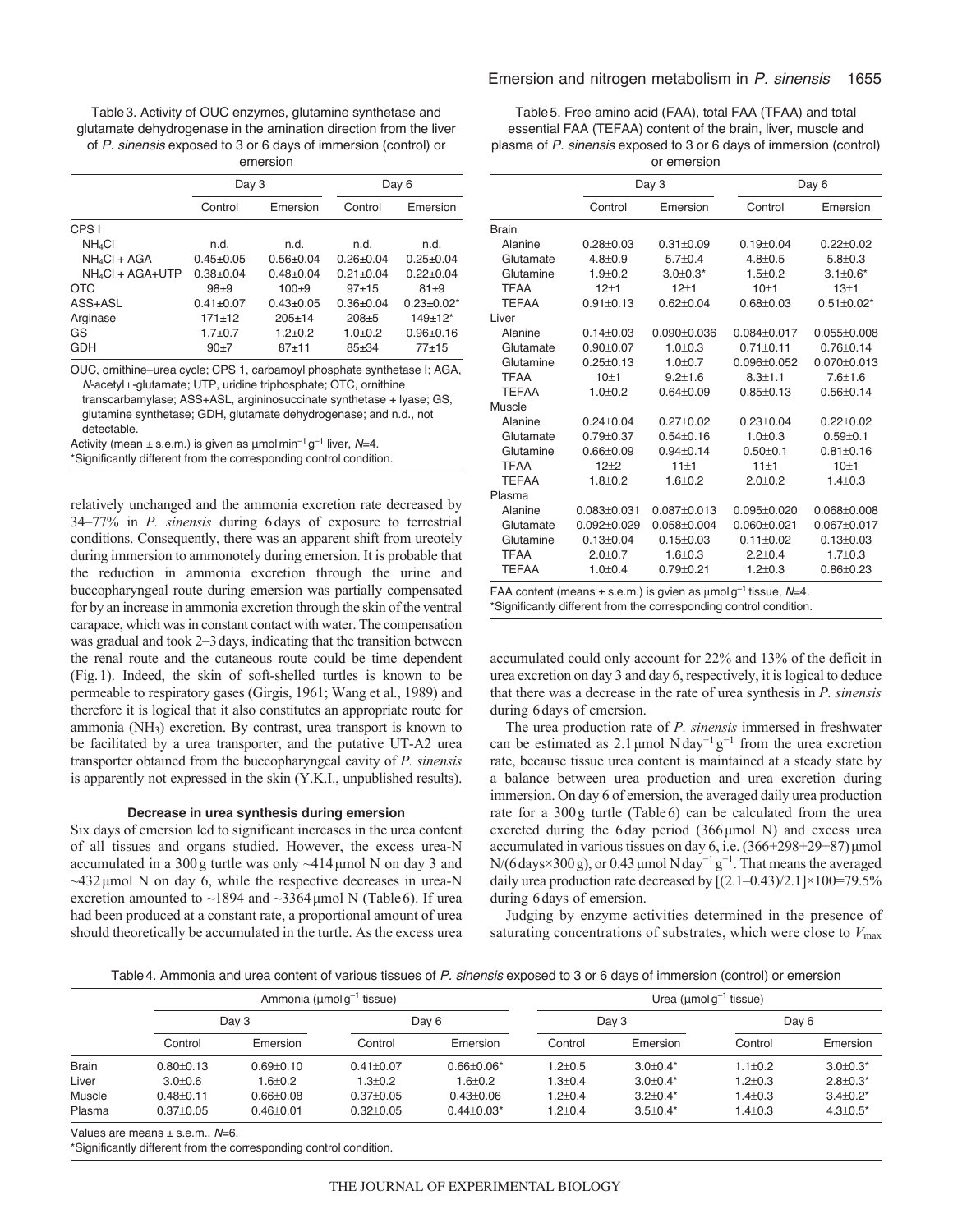# 1656 The Journal of Experimental Biology 216 (9)

|                                                 | Day 3   |          |            | Day 6   |                |                   |
|-------------------------------------------------|---------|----------|------------|---------|----------------|-------------------|
|                                                 | Control | Emersion | Difference | Control | Emersion       | <b>Difference</b> |
| Excreted from P. sinensis                       |         |          |            |         |                |                   |
| Ammonia-N                                       | 825     | 302      | $-523$     | 1795    | 764            | $-1031$           |
| Urea-N                                          | 1968    | 74       | $-1894$    | 3730    | 366            | $-3364$           |
| Reduction in N-excretion                        |         |          | $-2417$    |         |                | $-4395$           |
| Accumulated in muscle (74g)                     |         |          |            |         |                |                   |
| Ammonia-N                                       | 36      | 49       | $+13$      | 27      | 32             | $+5$              |
| Urea-N                                          | 179     | 474      | $+295$     | 208     | 506            | $+298$            |
| Accumulated in liver (9.4g)                     |         |          |            |         |                |                   |
| Ammonia-N                                       | 27      | 14       | $-13$      | 11      | 15             | $+4$              |
| Urea-N                                          | 24      | 54       | $+30$      | 21      | 50             | $+29$             |
| Accumulated in plasma (15 ml)                   |         |          |            |         |                |                   |
| Ammonia-N                                       | 6       | 7        | $+1$       | 5       | $\overline{ }$ | $+2$              |
| Urea-N                                          | 37      | 106      | $+69$      | 43      | 130            | $+87$             |
| Increase in N-accumulation                      |         |          | $+395$     |         |                | $+427$            |
| N-excretion reduction + N-accumulation increase |         |          | $-2022$    |         |                | $-3968$           |

Table6. Estimate of the reduction in nitrogenous excretion and increase in nitrogenous accumulation in a hypothetical 300 g *P. sinensis* exposed to 3 or 6 days of immersion (control) or emersion

Nitrogen values ( $\mu$ mol N) were calculated taking into account the muscle, liver and plasma.

The mass of the carapace and endoskeleton of a 300 g *P. sinensis* is 150 g and 67 g, respectively; hence, similar to animals without a carapace, the liver and muscle together would constitute ~56% of the body mass excluding the carapace but inclusive of the endoskeleton.

levels, both CPS I and ASS+ASL could be rate limiting in the hepatic OUC in *P. sinensis*. The decreases in ASS+ASL activity (by 40%) and arginase activity (by 30%) supports the proposition that there was a decrease in the rate of urea synthesis during emersion. Thus, the general notion that increased urea synthesis would occur to ameliorate ammonia toxicity in urogenic aquatic animals during emersion is not applicable to *P. sinensis*. Between increased urea synthesis and decreased ammonia production, the latter would appear to be much more effective for animals that remain quiescent during air exposure.

#### **Possible decrease in ammonia production during emersion**

CPS I utilizes ammonia as one of the substrates to produce urea. Hence, there should be increases in the ammonia content of various tissues and organs if decreased urea synthesis occurred concurrently with an unchanged or decreased rate of ammonia excretion during emersion. However, significant increases in ammonia content were observed only in the plasma and brain on day 6, and the accumulated ammonia was inadequate to account for the decrease in urea synthesis. Therefore, it can be deduced that there was also a reduction in ammonia production  $(-88\%;$ Table 6), which occurred mainly through amino acid catabolism under fasting conditions. As TFAA and TEFAA content remained unchanged in various tissues and organs, it is logical to deduce that the release of amino acids through proteolysis was also proportionally reduced in *P. sinensis* during emersion. It is probable that decreased urea synthesis and ammonia production could contribute to an overall reduction in metabolic activity in response to terrestrial exposure. However, our results indicate that partial catabolism of certain amino acids to alanine (Ip et al., 2001a; Chew et al., 2001; Chew et al., 2003a) was not involved in reducing ammonia production in *P. sinensis*, because there was no accumulation of alanine during emersion. While 6days of emersion did not result in extraordinary increases in glutamine synthesis in extra-cranial tissues in *P. sinensis* as in some tropical air-breathing fishes exposed to air (Jow et al., 1999; Ip et al., 2001b; Chew et al., 2001; Tay et al., 2003), its brain was capable of detoxifying ammonia to glutamine as in many other vertebrates (Cooper and Plum, 1987; Peng et al., 1998; Ip et al., 2005a).

# **Conclusions**

During 6days of emersion, *P. sinensis* reduced water loss through a reduction in urine production, which could have contributed to the relatively stable hematocrit and plasma osmolality,  $[Na^+]$  and [Cl– ]. Despite a decrease in urine production, *P. sinensis* was able to maintain ammonia excretion rates at 23–66% of the immersed control values. However, urea excretion was drastically reduced. Although tissue urea content increased significantly, the rate of urea synthesis decreased, with significant decreases in the activity of certain hepatic OUC enzymes. An analysis of the decrease in nitrogenous excretion and the increase in nitrogenous accumulation reveals that 6days of emersion resulted in a drastic suppression in ammonia production. As the decrease in urea synthesis occurred without the accumulation of ammonia, TFAA or TEFAA, it can be deduced that suppression in ammonia production was achieved through decreases in amino acid catabolism and protein degradation. In summary, *P. sinensis* adopted a reduction in ammonia production, instead of an increase in urea synthesis, as the major strategy to ameliorate ammonia toxicity and water loss during terrestrial exposure.

#### **AUTHOR CONTRIBUTIONS**

Y.K.I. and S.F.C. conceived and directed the project. S.M.L.L. drafted the manuscript and performed the experiments. Y.K.I. edited the manuscript. W.P.W. worked with the animals.

#### **COMPETING INTERESTS**

No competing interests declared.

#### **FUNDING**

This study was supported in part by the Singapore Ministry of Education through a grant [R154-000-470-112] to Y.K.I.

#### **REFERENCES**

- **Bentley, P. J. and Schmidt-Nielsen, K.** (1970). Comparison of water exchange in two aquatic turtles, *Trionyx spinifer* and *Pseudemys scripta*. *Comp. Biochem. Physiol.* **32**, 363-365.
- **Bergmeyer, H. U. and Beutler, H. O.** (1985). Ammonia. In *Methods of Enzymatic Analysis*, Vol. VIII (ed. H. U. Bergmeyer, J. Bergmeyer and M. Graßl), pp. 454-461. New York: Academic Press.
- **Campbell, J. W.** (1973). Nitrogen excretion. In *Comparative Animal Physiology*, 3rd edn (ed. C. L. Prosser), pp. 279-316. Philadelphia, PA: Saunders College Publishing.